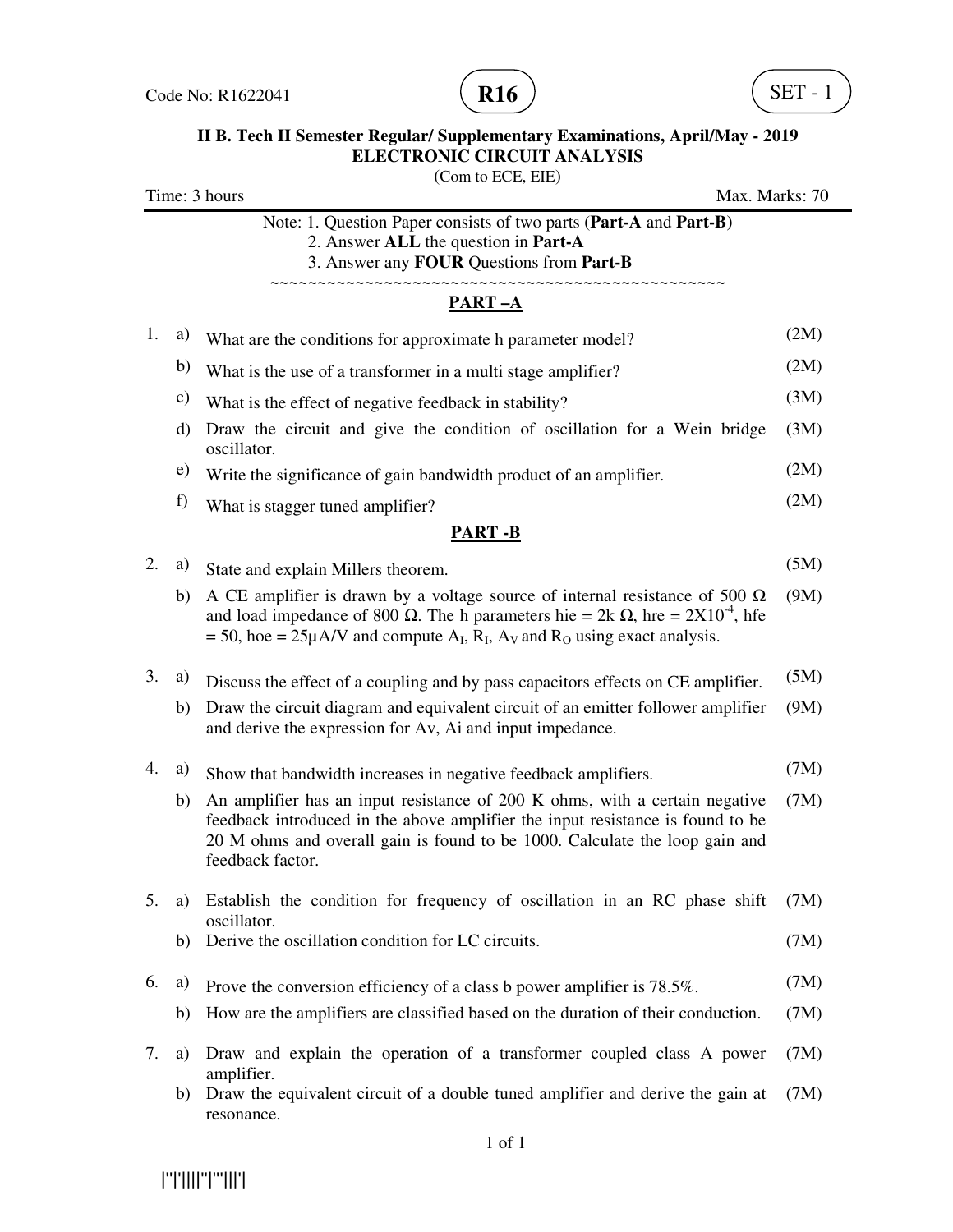

### **II B. Tech II Semester Regular/ Supplementary Examinations, April/May - 2019 ELECTRONIC CIRCUIT ANALYSIS**  (Com to ECE, EIE)

| Time: 3 hours                        |    |                                                                                                                                                                                                                                                                                           | Max. Marks: 70 |  |
|--------------------------------------|----|-------------------------------------------------------------------------------------------------------------------------------------------------------------------------------------------------------------------------------------------------------------------------------------------|----------------|--|
|                                      |    | Note: 1. Question Paper consists of two parts (Part-A and Part-B)<br>2. Answer ALL the question in Part-A<br>3. Answer any FOUR Questions from Part-B                                                                                                                                     |                |  |
| ~~~~~~~~~~~~~~~~~~~~~~~~<br>$PART-A$ |    |                                                                                                                                                                                                                                                                                           |                |  |
| 1.                                   | a) | Draw the circuit of FET common source amplifier at high frequencies.                                                                                                                                                                                                                      | (2M)           |  |
|                                      | b) | What the term $f_\beta$ indicates at high frequency?                                                                                                                                                                                                                                      | (2M)           |  |
|                                      | c) | What are the advantages of negative feedback amplifier?                                                                                                                                                                                                                                   | (2M)           |  |
|                                      | d) | Classify oscillators.                                                                                                                                                                                                                                                                     | (3M)           |  |
|                                      | e) | What are heat sinks and why they are used?                                                                                                                                                                                                                                                | (3M)           |  |
|                                      | f) | What is the effect of cascading on double tuned amplifiers?                                                                                                                                                                                                                               | (2M)           |  |
|                                      |    | <b>PART-B</b>                                                                                                                                                                                                                                                                             |                |  |
| 2.                                   | a) | Draw the CC amplifier and derive the expression for $A_I$ , $R_I$ , $A_V$ , $Y_O$ .                                                                                                                                                                                                       | (7M)           |  |
|                                      | b) | A transistor in CB circuit has the following h parameters $h_{ib} = 15$ , $h_{fb} = 0.95$ ,<br>$h_{rb} = 3X10^{-4}$ , $h_{ob} = 0.5X10^{-6}$ . Find R <sub>i</sub> , A <sub>i</sub> , Y <sub>o</sub> , A <sub>v</sub> , if R <sub>s</sub> =350 $\Omega$ and R <sub>L</sub> =1k $\Omega$ . | (7M)           |  |
| 3.                                   | a) | Derive the overall current gain and overall input impedance of a darlington pair<br>amplifier.                                                                                                                                                                                            | (7M)           |  |
|                                      | b) | Derive the expression for the bandwidth of a multi stage amplifier.                                                                                                                                                                                                                       | (7M)           |  |
| 4.                                   | a) | Explain the principle of negative feedback in amplifiers. Show quantitatively<br>the effect of negative feedback on (i) Gain (ii) Stability (iii) Noise (iv)<br>Distortion.                                                                                                               | (7M)           |  |
|                                      | b) | Calculate the closed loop gain $A_{CL}$ for a voltage series negative feedback<br>amplifier if its open loop gain Av and feedback factor $\beta$ are $10^3$ and 0.01<br>respectively. Calculate $A_{CL}$ if Av increases by 40%.                                                          | (7M)           |  |
| 5.                                   | a) | State and derive Barkhausan criterian for the oscillations.                                                                                                                                                                                                                               | (7M)           |  |
|                                      | b) | Derive the frequency of oscillation of Hartley oscillator.                                                                                                                                                                                                                                | (7M)           |  |
| 6.                                   | a) | Discuss about harmonic distortion.                                                                                                                                                                                                                                                        | (4M)           |  |
|                                      | b) | Draw the Class-A Power Amplifier and explain operation in detail with<br>necessary equations. Also derive the expression for maximum conversion<br>efficiency.                                                                                                                            | (10M)          |  |
| 7.                                   | a) | Differentiate between stagger tuning, synchronous tuning and cascaded tuned<br>amplifiers.                                                                                                                                                                                                | (5M)           |  |
|                                      | b) | Derive the expression for the band width of a synchronous tuned circuit.                                                                                                                                                                                                                  | (9M)           |  |

1 of 1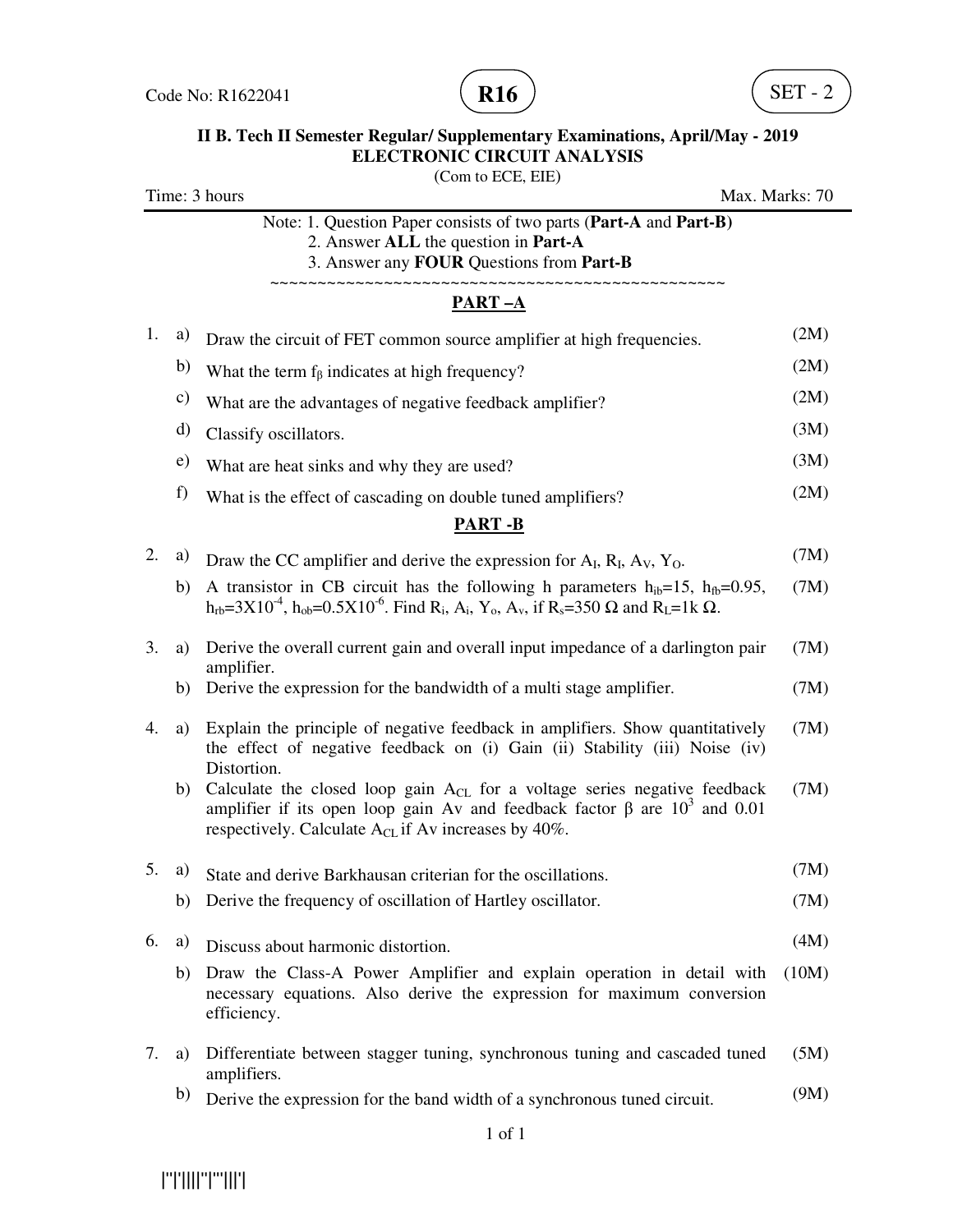

# **II B. Tech II Semester Regular/ Supplementary Examinations, April/May - 2019 ELECTRONIC CIRCUIT ANALYSIS**

(Com to ECE, EIE)

Time: 3 hours Max. Marks: 70 Note: 1. Question Paper consists of two parts (**Part-A** and **Part-B)** 2. Answer **ALL** the question in **Part-A** 3. Answer any **FOUR** Questions from **Part-B PART –A**  1. a) Write the expression of rb'c and r b'e of  $\pi$ -Model? (2M) b) Draw the circuit of a darlington amplifier. (2M) c) How the stability of amplifier will affect by negative feedback amplifier.  $(2M)$ d) Draw the circuit diagram of Colpitts oscillator and write the expression for frequency of oscillations & conditions for sustained oscillations. (3M) e) What are the advantages of class-B operation? (3M) f) What is the coefficient coupling in a double tuned amplifier?  $(2M)$ **PART -B** 2. a) State Millers Theorem and its duality? (6M) b) Draw the CE amplifier with un bypassed emitter resistance and derive the expression for its Ri and Av. (8M) 3. a) A transistor supplies 0.8W to a 5K load .The zero signal dc collector current is 30mA, and the dc collector current with signal is 36mA. Determine the percentage second-harmonic distortion. (7M) b) The 3-db bandwidth of an amplifier extends from 20 Hz to 20 kHz. Find the frequency range over which the voltage gain differs by only 1 dB from the mid band value. (7M) 4. a) What are characteristics of an amplifier that are modified by negative feedback? Draw the four types of feedback amplifiers naming them. (7M) b) Draw the block diagram of Current Shunt feedback system and derive the expression for Rif and Rof. (7M) 5. a) In a Hartely oscillator  $L2=0.04$  mH and  $C=0.004$  µF. If the frequency of oscillations is 150KHz, find L1. Neglect mutual inductance. (4M) b) Give the two Barkhausen conditions required in order for sinusoidal oscillations to be sustained. (4M) c) Derive an expression for frequency of oscillations of a wien bridge oscillator using transistor. (6M) 6. a) A transformer coupled class A large signal amplifier has maximum and minimum values of collector-to-emitter voltage of 25V and 2.5V. Determine its collector efficiency. (6M) b) Draw the circuit diagram of complementary symmetry class B pushpull amplifier and explain its working. (8M)

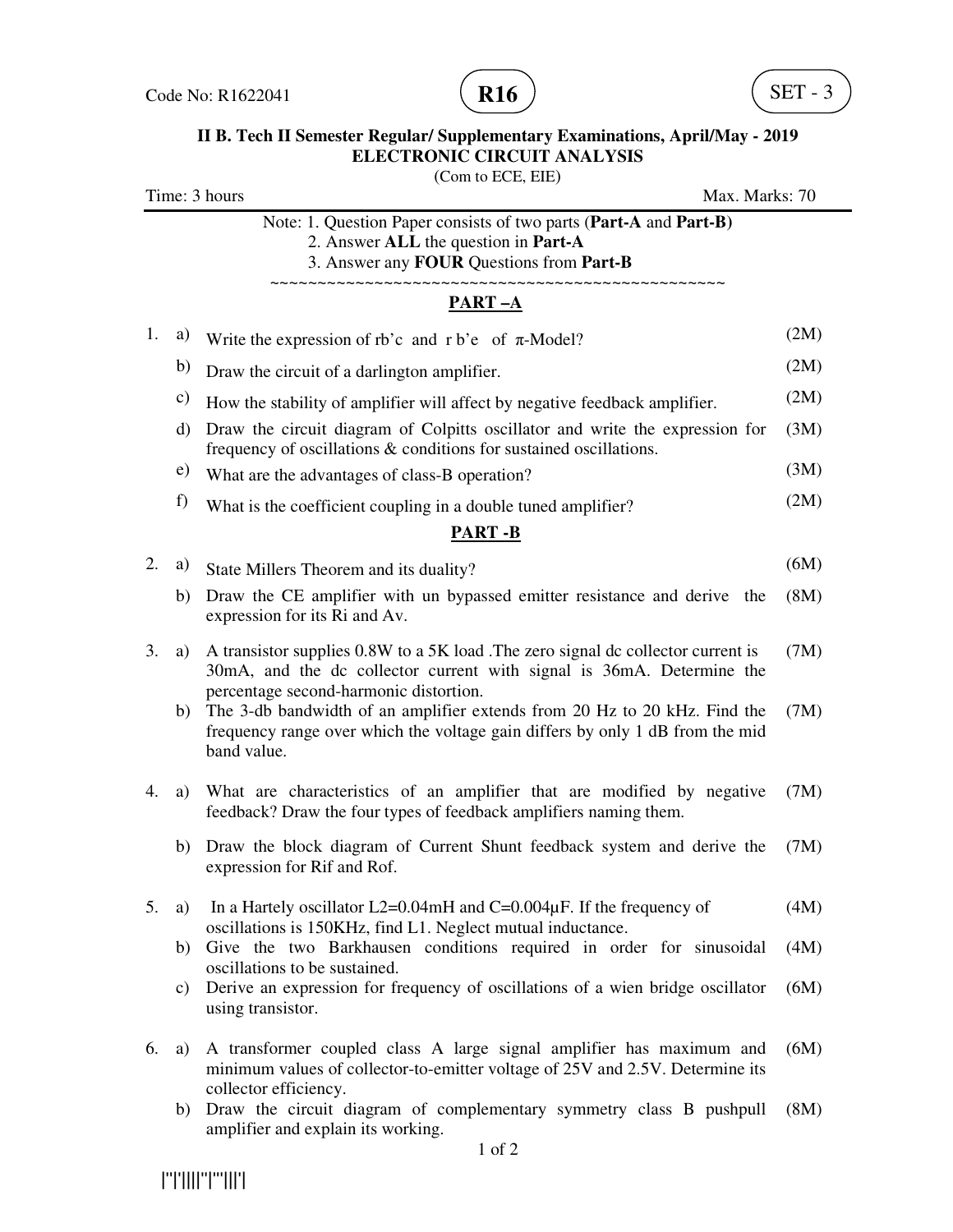- 7. a) A tank circuit has a capacitor of 50PF and an inductor of 500µH. The resistance of the inductor is 5Ω. Determine the (i) resonant frequency (ii) impedance at resonance (iii) Q-factor, and (iv) bandwidth. (7M)
	- b) How is the bandwidth of tuned amplifier improved? Draw such a circuit and explain its working. (7M)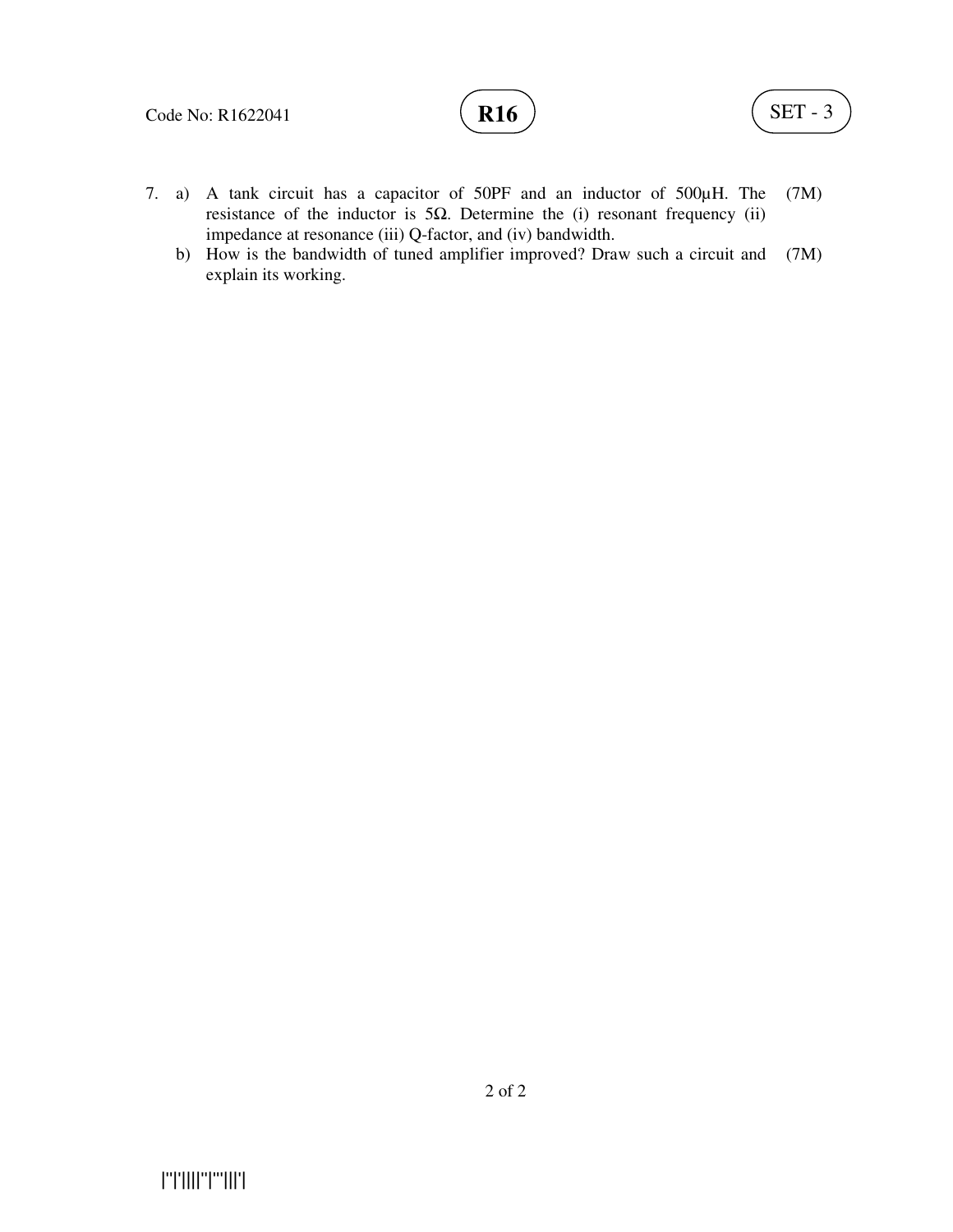

## **II B. Tech II Semester Regular/ Supplementary Examinations, April/May - 2019 ELECTRONIC CIRCUIT ANALYSIS**

(Com to ECE, EIE)

Time: 3 hours Max. Marks: 70 Note: 1. Question Paper consists of two parts (**Part-A** and **Part-B)** 2. Answer **ALL** the question in **Part-A** 3. Answer any **FOUR** Questions from **Part-B** ~~~~~~~~~~~~~~~~~~~~~~~~~~~~~~~~~~~~~~~~~~~~~~~~ **PART –A**  1. a) Draw the Small signal model of MOS amplifier. (2M) b) In Multistage amplifier Av1= 15, Av2=20 & Av3=25 find out overall gain of multistage amplifier? (2M) c) What are the different mixing techniques used in any feedback system? (3M) d) Write the expression for frequency of oscillations of a RC phase-shift oscillator using BJT. (3M) e) What is mean by crossover distortion? (2M) f) What is effect of cascading on single tuned amplifier? (2M) **PART -B** 2. a) Derive the expression for CE short circuit Current gain. (7M) b) Draw the Hybrid-  $\pi$  model for a common emitter transistor. At room temperature (300K) at IC=10mA and VCE=8V. hie=500, hoe= $2*10-4 \mu s$ , hfe=100 and hre=10-4. At the same operating point fT=50MHz and  $\cosh=3PF$ . Calculate the values of hybrid- $\pi$  parameters. (7M) 3. a) Derive the equation for the lower 3dB frequency of CE configuration due to emitter bypass capacitor. (7M) b) Draw the circuit diagram of Direct Coupled Amplifier and explain its operation in detail. (7M) 4. a) Draw the circuit of a voltage series feedback amplifier and derive the expressions for Rif and Rof. (7M) b) The open loop gain of an amplifier is 100. What will be the overall gain when a negative feedback of 0.5 is applied to the amplifier. (7M) 5. a) Write short notes on Heatsink. (4M) b) Compare Frequency stability of crystal oscillator, RC and LC oscillators. (5M) c) What is the equivalent circuit of a crystal? Derive the expressions for series and parallel resonances. A crystal oscillator has the following parameters: L=0.5H, C=0.035pF, Cm=1.2pF and R=8 k ohm. i) Find the series resonant frequency. ii) Find the Q of the crystal (5M)